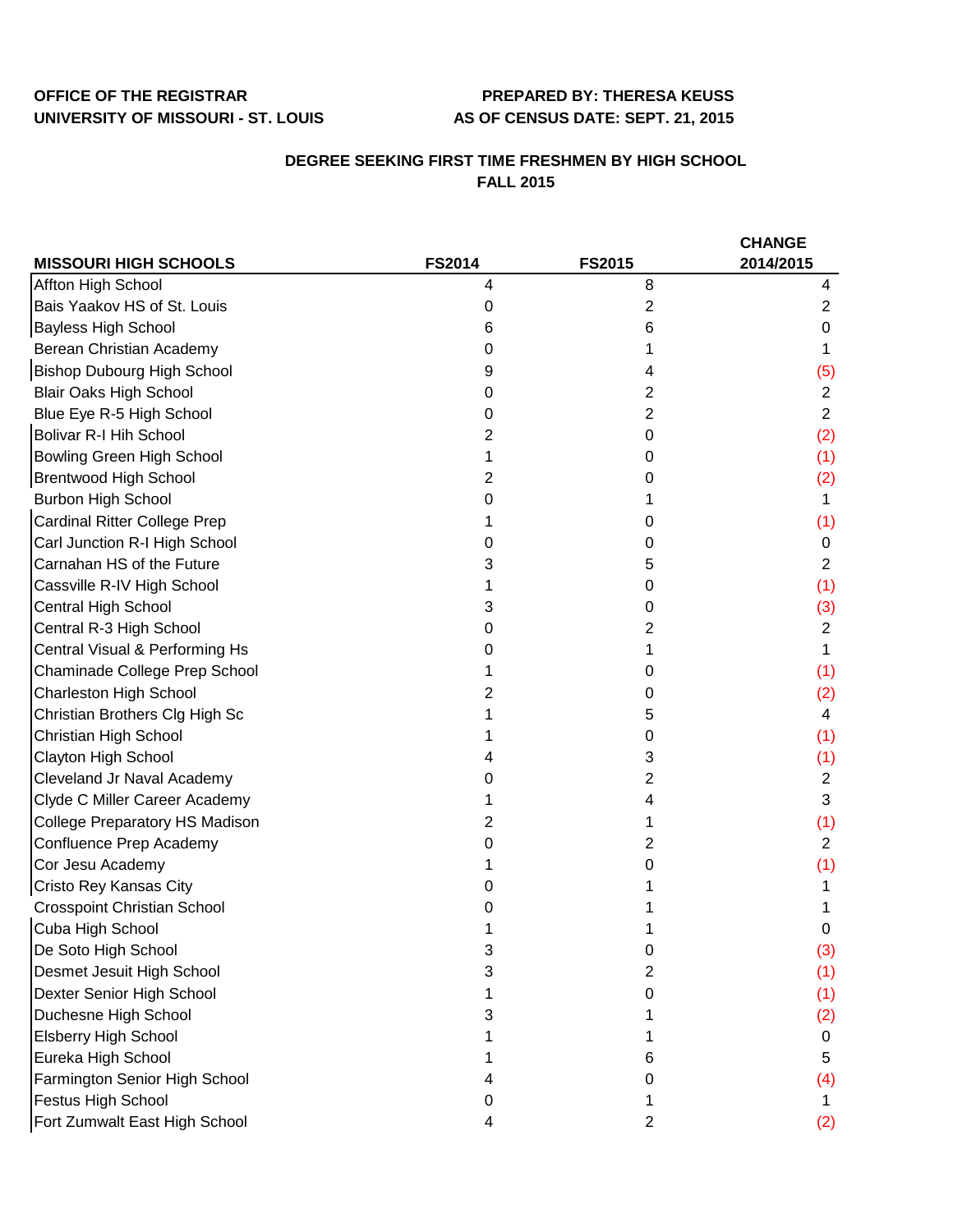| Fort Zumwalt North High School    | 6  | 9  | 3              |
|-----------------------------------|----|----|----------------|
| Fort Zumwalt South High School    | 6  | 2  | (4)            |
| Fort Zumwalt West High School     | 9  | 2  | (7)            |
| Fox C-6 High School               | 5  | 8  | 3              |
| <b>Francis Howell Central</b>     | 5  | 5  | $\mathbf 0$    |
| Francis Howell High School        | 6  |    | (5)            |
| Francis Howell North High Sch     | 9  | 4  | (5)            |
| Fulton High School                |    | 0  | (1)            |
| <b>Gateway STEM High Schol</b>    | 12 | 7  | (5)            |
| Grandview C4 SR High School       | 0  | 2  | $\overline{2}$ |
| <b>Grandview R-II High School</b> | O  | 2  | $\overline{2}$ |
| Greenville High School            |    | 1  |                |
| Hancock Place Sr High School      |    | 2  |                |
| Harrisonville Sr. High School     |    |    | 0              |
| Hazelwood Central Sr High Sch     |    | 11 | 5              |
| Hazelwood East High School        |    | 5  | (2)            |
| Hazelwood West Senior High        |    | 9  | $\overline{2}$ |
| Hickman High School               |    |    | 0              |
| <b>Highland High School</b>       |    |    |                |
| Hillsboro Senior High School      | 3  | 3  | 0              |
| Holt High School                  | 2  |    | (1)            |
| <b>Houston High School</b>        |    | 0  | (1)            |
| Incarnate Word Academy            |    |    | (1)            |
| Jackson High School               |    | O  | (1)            |
| Jefferson High School             |    |    | 0              |
| Jennings Senior High School       |    |    | (3)            |
| John F Kennedy High School        | 2  |    | (1)            |
| John F Hodge High School          | O  |    | 1              |
| Joplin High School                |    | 0  | (1)            |
| Kickapoo High School              |    | 0  | (3)            |
| Kingston High School              |    | 3  | $\overline{2}$ |
| Kirkwood High School              |    | 0  | (4)            |
| Ladue Horton Watkins High Sch     |    | 8  | 4              |
| Lafayette High School             |    |    | (3)            |
| Lawson R-XIV                      |    | 0  | (1)            |
| Lees Summit North High School     |    |    | 0              |
| Leopold R-III Sr. High School     | O  |    |                |
| <b>Licking High School</b>        | O  |    |                |
| Lindbergh High School             |    | 2  | (2)            |
| Logos High School                 | 0  | 2  | $\overline{2}$ |
| Lutheran High Sch St Chas Co      | O  | 2  | $\overline{2}$ |
| Lutheran High School North MO     |    | 1  | $\mathbf 0$    |
| Lutheran High School South        | 3  | 3  | 0              |
| Malvern B Clopton High School     |    | 0  | (1)            |
| Maplewood-Richmond Hts Sr Hs      |    | 2  | (2)            |
| Marquette High School             | 6  |    | (5)            |
| <b>Marshall High School</b>       |    | O  | (1)            |
| Mary Inst & St Louis Cntry Day    |    |    | 0              |
| <b>McCluer High School</b>        | 9  | 10 | 1              |
|                                   |    |    |                |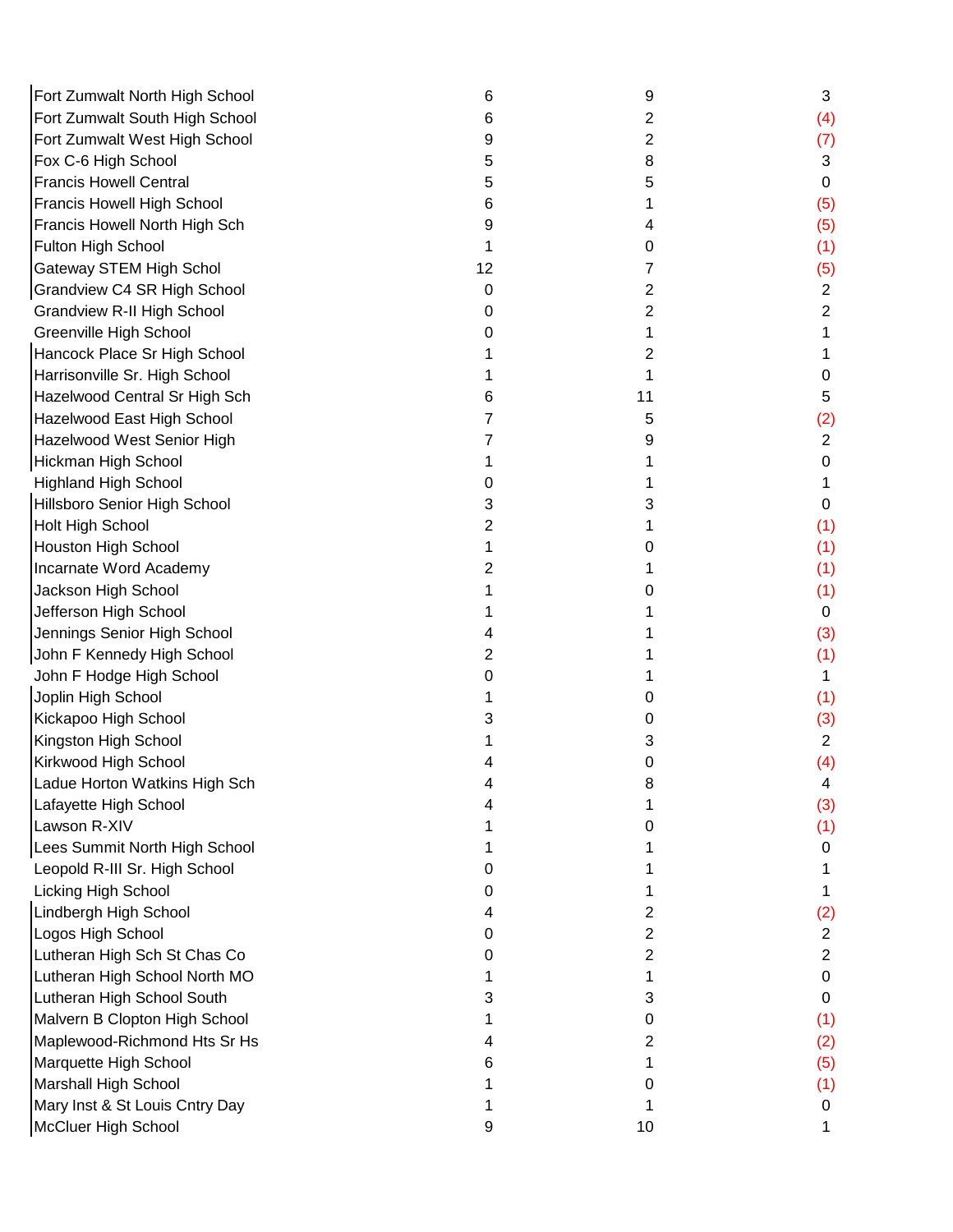| McCluer North High School            | 8  | 11 | 3              |
|--------------------------------------|----|----|----------------|
| McCluer South Berkeley HS            |    |    | 0              |
| McKinley Classical Leadership        | 2  | 0  | (2)            |
| Mehlville Senior High School         | 13 | 18 | 5              |
| Metro Academic & Classical Hs        | 3  | 2  | (1)            |
| Mexico Senior High School            |    | 0  | (1)            |
| Miller Career Academy                | 2  | 0  | (2)            |
| Missouri Torah Institute             | 2  | 0  | (2)            |
| Moberly Senior High School           | 0  | 3  | 3              |
| Montgomery County R-II High School   |    |    |                |
| Morgan County R-2 High School        |    | 0  | (1)            |
| Nerinx Hall High School              | 2  |    | (1)            |
| New Life Christian School            | 0  |    |                |
| Normandy Senior High School          |    | 0  | (4)            |
| North Callaway R-I Sr High School    | 0  | 1  |                |
| North County Christian School        | 2  | 2  | 0              |
| North County High School             | 3  | 0  | (3)            |
| North County Technical School        | 8  | 4  | (4)            |
| North Kansas City High School        |    | 0  | (1)            |
| Northwest Academy of Law             | O  |    |                |
| Northwest High School                |    | 8  | 4              |
| Notre Dame High School               | O  |    |                |
| Oakville Senior High School          |    |    | (6)            |
| Orchard Farm Jr-Sr High School       |    |    | 1              |
| Owensville High School               |    | 0  | (1)            |
| Pacific Senior High School           |    | 2  |                |
| Paris R-2 High School                |    | 0  | (1)            |
| Parkway Central High School          | 3  | 4  |                |
| Parkway North High School            | 11 | 10 | (1)            |
| Parkway South High School            | 6  | 2  | (4)            |
| Parkway West High School             | 2  |    | (1)            |
| Pattonville High School              | 8  | 5  | (3)            |
| Perryville High School               |    |    | 0              |
| Plato R-5 School                     |    | 0  | (1)            |
| Potosi R-3 Senior High School        | 3  | O  | (3)            |
| Providence Christian Academy         | 0  |    | 1              |
| <b>Ritenour High School</b>          | 6  | 11 | 5              |
| <b>Riverview Gardens Sr High Sch</b> | 0  | 3  | 3              |
| Rock Bridge High School              | 2  | 0  | (2)            |
| Rockwood Summit High School          |    |    | 3              |
| Rolla Senior High School             |    |    | 0              |
| Rosati-Kain High School              |    | 4  | 0              |
| Ruskin High School                   | 2  | 0  | (2)            |
| Saint Charles Sr High School         |    | 2  |                |
| Saint Charles West High School       |    | 2  | (1)            |
| Saint Clair R-XIII High School       |    | 0  | (1)            |
| Saint Dominic High School            |    |    | 0              |
| Saint Francis Borgia Regl H S        | 0  | 2  | $\overline{2}$ |
| Saint John Vianney High School       | 2  | 5  | 3              |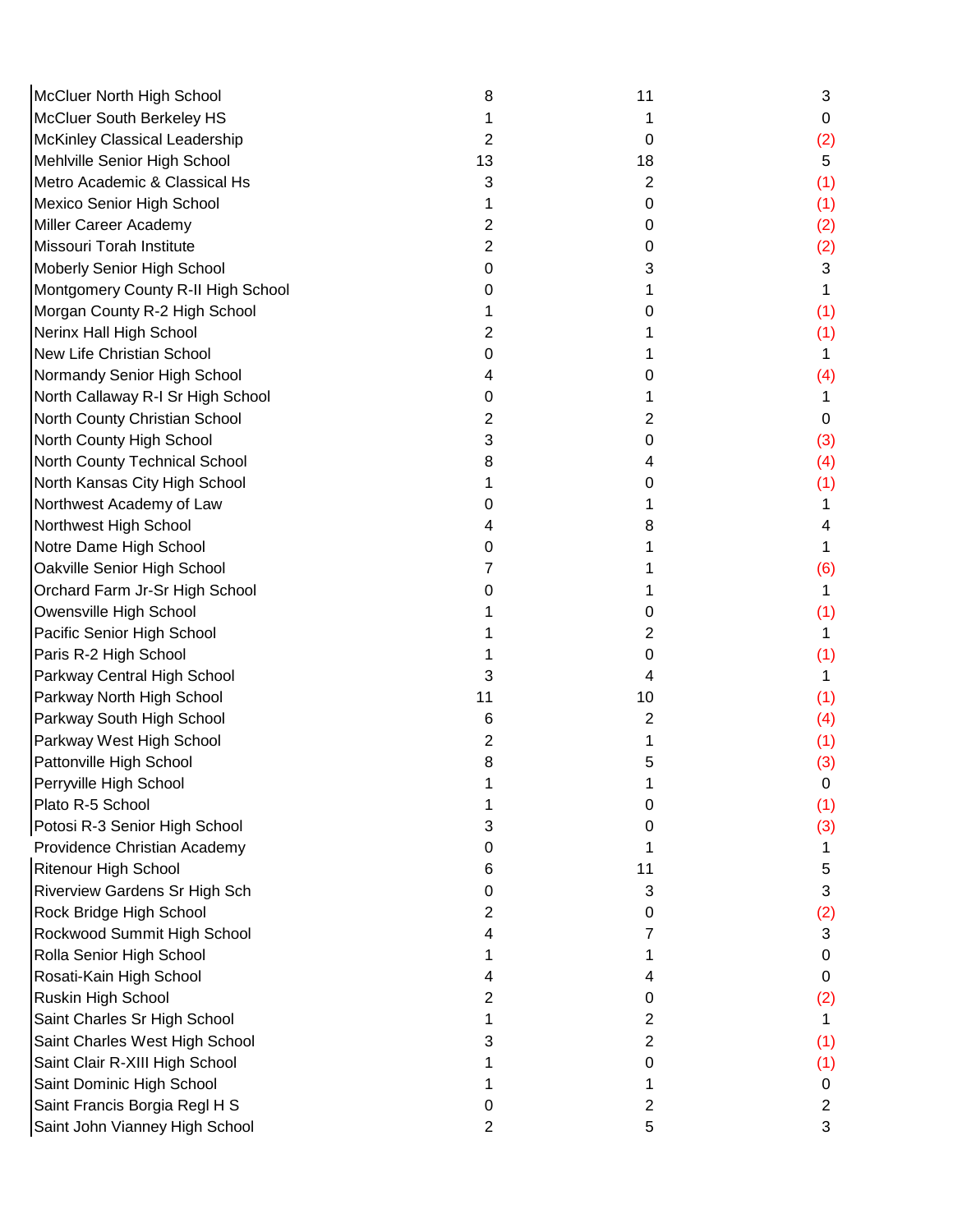| Saint Joseph Academy                | 3   | 2   | (1)  |
|-------------------------------------|-----|-----|------|
| Saint Louis Univ High School        |     | 4   | 3    |
| Saint Mary High School              |     | 3   | (1)  |
| Saint Pius X High School            |     | 5   | 4    |
| Sainte Genevieve High School        |     | 0   | (1)  |
| Salem Senior High School            |     |     |      |
| Scott County R-5 High School        |     | O   | (1)  |
| Seckman Senior High School          | 10  | 5   | (5)  |
| Sikeston High School                |     | 0   | (1)  |
| <b>Silex School</b>                 |     | 0   | (1)  |
| Soldan Intl Studies High Sch        | 3   | 2   | (1)  |
| South Pemiscot High School          | O   |     | 1    |
| Southside Christian Academy         | Ω   |     |      |
| Steelville R-III High School        |     | 2   | 2    |
| Sullivan C-2 High School            |     | 4   | 3    |
| Sumner High School                  |     |     | 0    |
| Theodore Roosevelt High School      | O   | 3   | 3    |
| <b>Timberland High School</b>       | 5   | 8   | 3    |
| <b>Tower Grove Christian School</b> |     |     | 0    |
| <b>Trinity Catholic High School</b> |     |     | (3)  |
| Troy Buchanan High School           | 0   |     |      |
| Union High School                   |     |     |      |
| University Academy Charter School   |     |     | O    |
| University City High School         |     |     | 4    |
| Ursuline Academy                    |     | 0   | (1)  |
| Van Buren High School               |     | 0   | (1)  |
| Vashon High School                  |     | 0   | (1)  |
| Villa Duchesene/Oak Hill School     |     |     | 1.   |
| Visitation Academy                  |     | O   | (1)  |
| Warrensburg High School             |     |     | 1    |
| Warrenton High School               | 3   |     | (2)  |
| Washington High School              | 2   |     | 2    |
| Webster Groves High School          | J   | ۷   | (1)  |
| Westminster Christian Academy       | 0   | 3   | 3    |
| Windsor High School                 | 3   | 3   | 0    |
| Winfield High School                | 0   |     |      |
| Wright City High School             | 0   |     |      |
| <b>MISSOURI TOTAL</b>               | 399 | 380 | (19) |

| <b>ILLINOIS HIGH SCHOOL</b>         | <b>FS2014</b> | <b>FS2015</b> | <b>CHANGE</b><br>2014/2015 |
|-------------------------------------|---------------|---------------|----------------------------|
| Althoff Catholic High School        |               |               |                            |
| Alton High School                   |               |               | (1)                        |
| Belleville High School East         |               |               |                            |
| Belleville Township H S West        |               |               | 0                          |
| Bond County Cmty Unt #2 High School |               |               | (1)                        |
| Cahokia High School                 |               |               | (1)                        |
| Calhoun High School                 |               |               |                            |
| Carbondale Cmty High School         |               |               | (1)                        |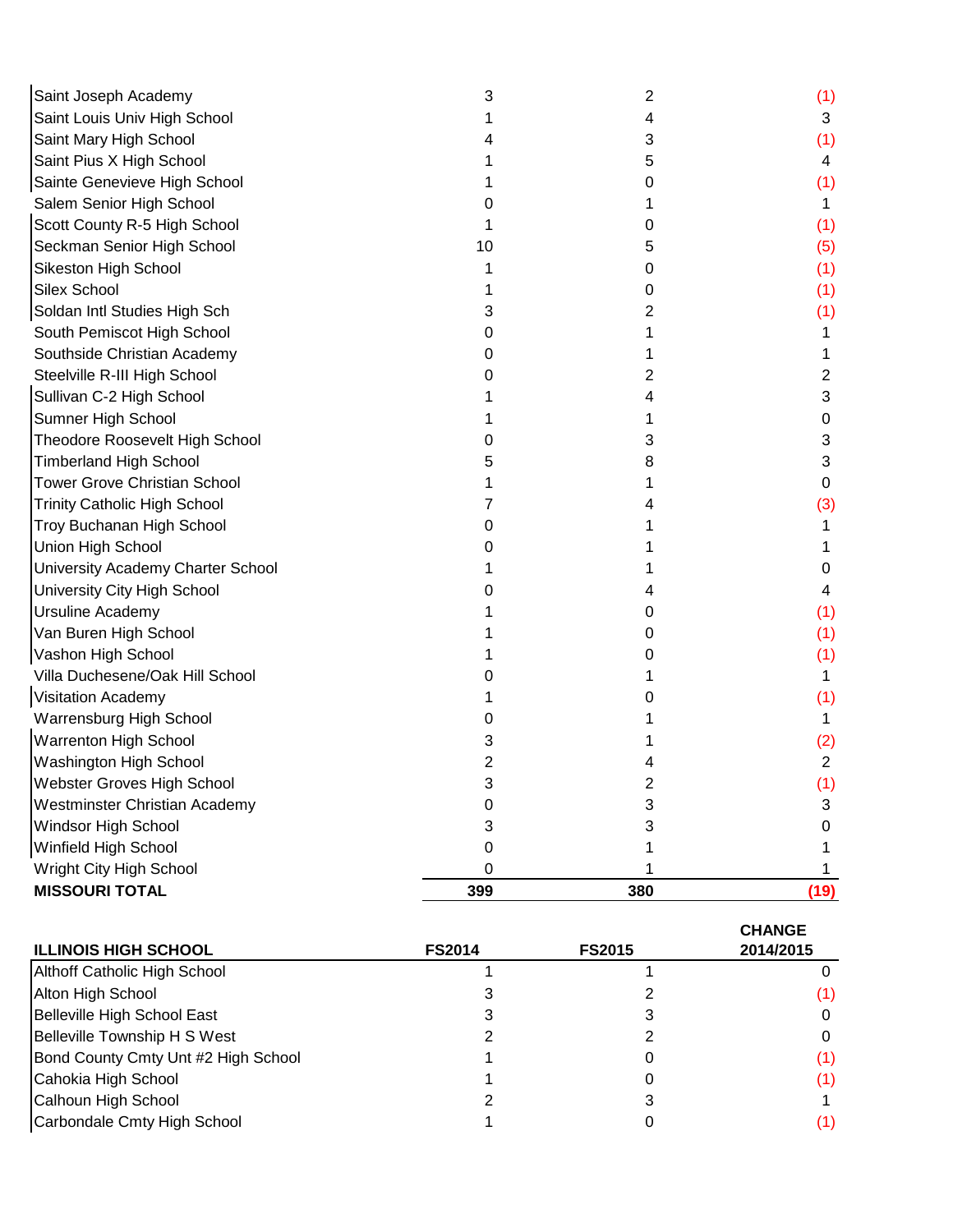| Civic Memorial High School          | 0              |                |                |
|-------------------------------------|----------------|----------------|----------------|
| Edwardsville Senior High Sch        |                | 2              | (1)            |
| Elgin High School                   |                | 0              | (1)            |
| Freeburg High School                | 3              | 2              | (1)            |
| Glenwood High School                | 0              | 1              | 1              |
| <b>Governor French Academy</b>      | $\overline{0}$ | $\overline{1}$ | $\overline{1}$ |
| <b>Granite City Senior High Sch</b> | 2              | 0              | (2)            |
| Gwendolyn Brooks College Prep       |                | 0              | (1)            |
| <b>Hillsboro High School</b>        |                | O              | (1)            |
| Jersey Community High School        |                | 0              | (2)            |
| Kankakee Trinity Academy            |                | O)             | (1)            |
| Lake Park High School               |                |                | 0              |
| Lebanon High School                 |                |                |                |
| Lincoln Community High School       |                | U              | (1)            |
| Lincoln Way East High School        |                | O              | (1)            |
| Lockport Township High School       |                | 2              | 2              |
| Lutheran High School IL             |                |                |                |
| Lutheran School Association HS      |                | O              | (1)            |
| Marion High School                  |                |                |                |
| Marquette Catholic High School      |                | 3              | 0              |
| Mascoutah High School               |                | 3              | 3              |
| Metro East Lutheran High School     |                |                |                |
| Morris Community High School        |                |                |                |
| Mount Vernon Township High Sch      |                |                | (1)            |
| Mount Zion High School              |                |                |                |
| Neuqua Valley High School           |                | O              | (1)            |
| Normal Community West High Sc       |                | 0              | (1)            |
| Northside College Prep HS           |                | 0              | (1)            |
| <b>OFallon Township High School</b> |                | 2              | (3)            |
| Proviso Math and Science Academy    |                |                |                |
| Quincy Senior High School           |                | 0              | (1)            |
| Red Bud Community High School       |                | 2              |                |
| Roxana Senior High School           |                |                |                |
| Southwestern High School            | 3              | 2              | (1)            |
| Sparta High School                  | O              |                |                |
| Springfield High School             |                |                |                |
| Springfield Southeast High School   |                | 0              | (1)            |
| Steeleville Cmty High School        |                | 0              | (1)            |
| <b>Thornridge High School</b>       |                | O              | (1)            |
| <b>Triad High School</b>            |                |                | 0              |
| Waterloo High School                |                |                | (3)            |
| Wheaton-Warrenville South HS        | O              |                |                |
| William Fremd High School           | 0              |                |                |
| <b>ILLINOIS TOTAL</b>               | 56             | 46             | (10)           |
|                                     |                |                | <b>CHANGE</b>  |

| OTHER-OUT OF STATE           | <b>FS2014</b> | <b>FS2015</b> | 2014/2015 |
|------------------------------|---------------|---------------|-----------|
| Blessed Theodore Guerin HS   |               |               |           |
| Blue Valley West High School |               |               |           |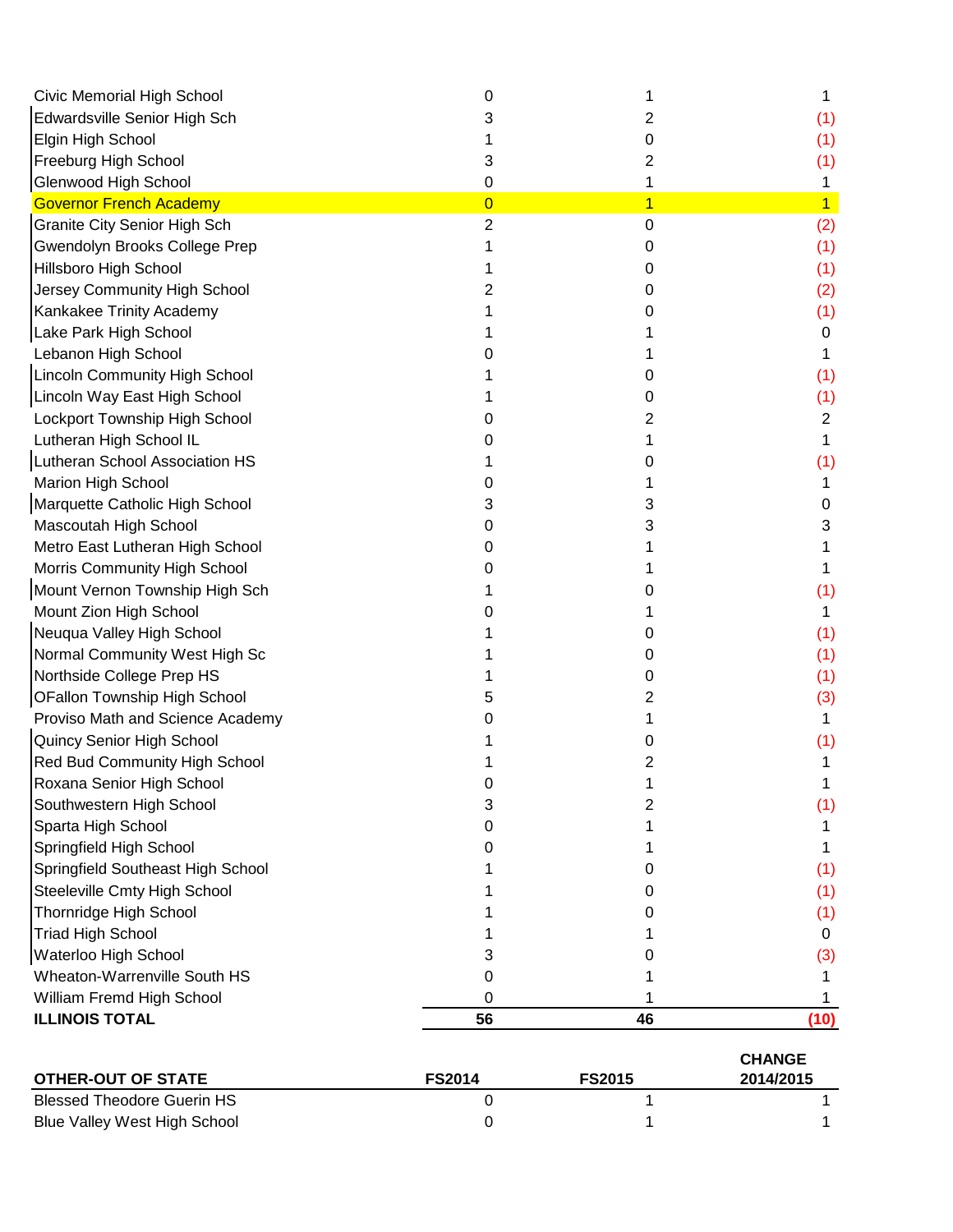| Carroll High School              | 0  |    |                 |
|----------------------------------|----|----|-----------------|
| <b>Christian Life School</b>     |    |    |                 |
| Clear Brook High School          |    |    |                 |
| Cotter High School               |    |    | (1)             |
| Crestwood High School            |    |    |                 |
| East Anchorage High School       |    |    |                 |
| <b>Edmond North High School</b>  |    |    | (1)             |
| Englewood High School            |    |    | 0               |
| Fernley High School              |    |    |                 |
| Garrigan High School             |    | O  | (1)             |
| Groose Pointe South High Sch     |    | Ω  | (1)             |
| Hamilton High School             |    |    |                 |
| Highland Park Sr. High. School   |    |    |                 |
| Home School                      |    | 14 |                 |
| Hudsonville High School          |    | 0  | (1)             |
| Immaculate Heart Central HS      |    | 0  | (1)             |
| Janesville-Waldorf-Pembertn Hs   |    |    | 1               |
| Kalani High School               |    | 0  | (1)             |
| Kolbe Academy                    |    |    | (1)             |
| Liberty High School              |    |    |                 |
| Mater Dei High School            |    |    |                 |
| Moorpark High School             |    | Ω  | (1)             |
| Mount Vernon Academy             |    |    |                 |
| Munster High School              |    |    |                 |
| New Berlin West High School      |    | 0  | (1)             |
| Oak Creek Senior High School     |    | 0  | (1)             |
| Oakville High School             |    | 0  | (1)             |
| Olathe Northwest High School     |    |    | 0               |
| Perkiomen School                 |    |    |                 |
| Plano West Sr High School        |    |    |                 |
| PR Baseball Academy & HS         |    |    | (1)             |
| Prince of Peace Christian School |    |    | (1)             |
| Roncalli High School             |    |    |                 |
| Sagemont School                  |    |    | (1)             |
| Seaman High School               |    |    |                 |
| South Haven High School          |    | O  | (1)             |
| South High School                |    | O  | (1)             |
| Sumner Academy Arts & Science    |    | 0  | (1)             |
| Thomas More Prep - Marian High S | 2  | 0  | (2)             |
| Timpanogos High School           |    |    |                 |
| Unknown Pennsylvania High School |    | 0  | (1)             |
| West Branch High School          | Ω  |    |                 |
| Williamsville High School North  | 0  |    |                 |
| OTHER-OUT OF STATE TOTAL         | 30 | 40 | 10 <sub>1</sub> |